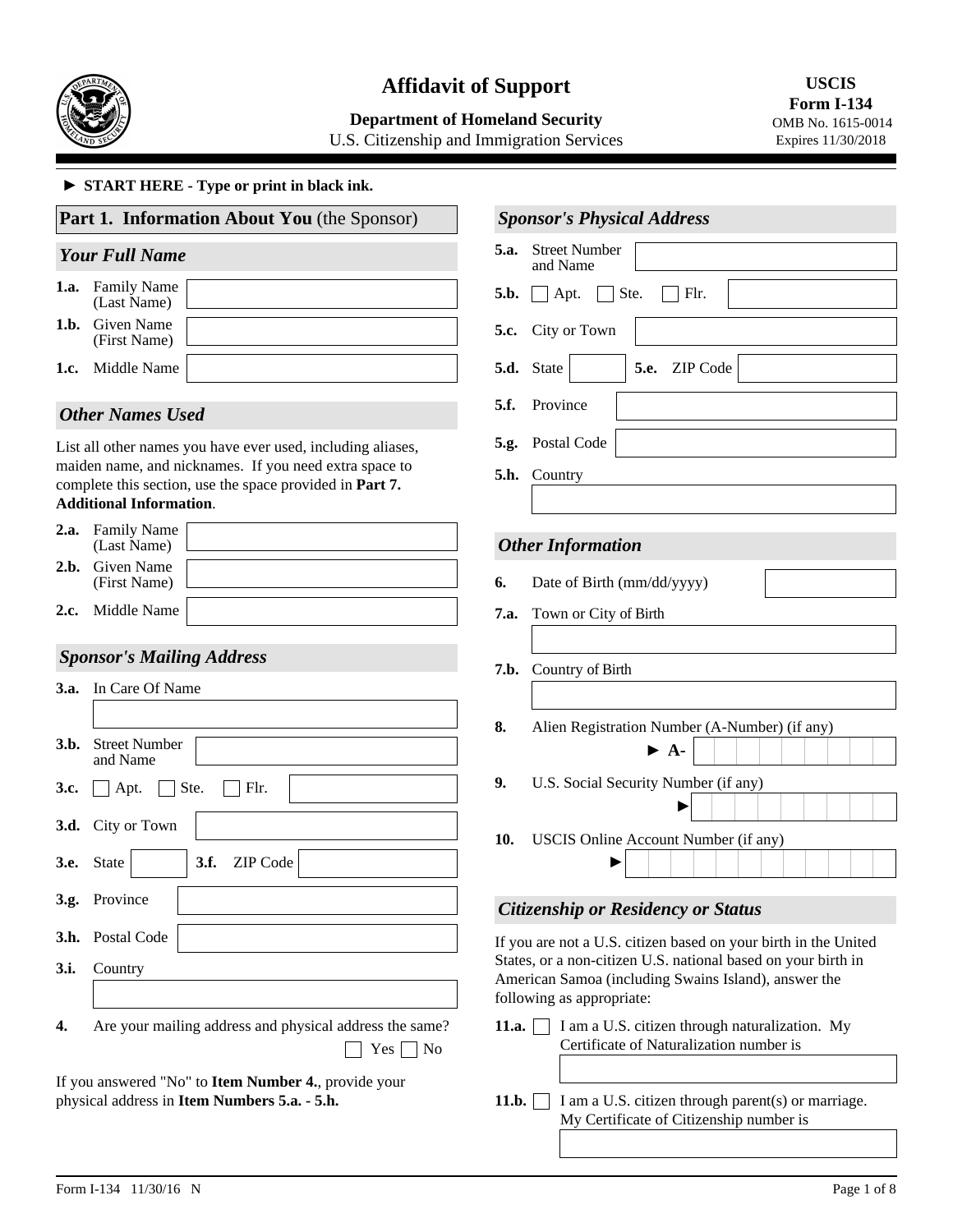| Part 1. Information About You (the Sponsor)<br>(continued)                               | <b>Beneficiary's Physical Address</b>                                          |
|------------------------------------------------------------------------------------------|--------------------------------------------------------------------------------|
| I derived my U.S. citizenship by another method.<br>11.c.                                | 8.a.<br><b>Street Number</b><br>and Name                                       |
| (Provide an explain in Part 7. Additional<br>Information.)                               | Ste.<br>Flr.<br>8.b.<br>Apt.                                                   |
| I am a lawful permanent resident of the<br>11.d.                                         | City or Town<br>8.c.                                                           |
| United States. My A-Number is<br>$\blacktriangleright$ A-                                | $\blacktriangledown$<br>8.e. ZIP Code<br>8.d. State                            |
| I am a lawfully admitted nonimmigrant. My<br>11.e.                                       | Province<br>8.f.                                                               |
| Form I-94, Arrival-Departure Record Number is                                            | 8.g. Postal Code                                                               |
|                                                                                          | 8.h. Country                                                                   |
| 12.<br>years of age and have resided in the United<br>I am                               |                                                                                |
| States since (Date) (mm/dd/yyyy)                                                         |                                                                                |
|                                                                                          | <b>Beneficiary's Spouse</b> (accompanying or following<br>to join beneficiary) |
| Part 2. Information About the Beneficiary                                                | 9.a. Family Name                                                               |
| This affidavit is executed on behalf of the following person:<br><b>1.a.</b> Family Name | (Last Name)<br>9.b. Given Name                                                 |
| (Last Name)                                                                              | (First Name)                                                                   |
| <b>Given Name</b><br>1.b.<br>(First Name)                                                | Middle Name<br>9.c.                                                            |
| Middle Name<br>1.c.                                                                      | 10.<br>Date of Birth (mm/dd/yyyy)                                              |
| Date of Birth (mm/dd/yyyy)<br>2.                                                         | Female<br>11.<br>Gender<br>Male                                                |
| Female<br>3.<br>Gender<br>Male                                                           | <b>Beneficiary's Children</b>                                                  |
| 4.<br>A-Number (if any)                                                                  | Child 1                                                                        |
| $\triangleright$ A-                                                                      | 12.a. Family Name                                                              |
| 5.<br>Country of Citizenship or Nationality                                              | (Last Name)<br>12.b. Given Name                                                |
|                                                                                          | (First Name)                                                                   |
| <b>Marital Status</b><br>6.                                                              | 12.c. Middle Name                                                              |
| Single or Single, Never Married<br>Married                                               | Date of Birth (mm/dd/yyyy)<br>13.                                              |
| Divorced                                                                                 | 14.<br>Gender<br>Male<br>Female                                                |
| Widowed                                                                                  |                                                                                |
| <b>Legally Separated</b>                                                                 | Child 2                                                                        |
| Marriage Annulled                                                                        | 15.a. Family Name<br>(Last Name)                                               |
| Other                                                                                    | 15.b. Given Name<br>(First Name)                                               |
| Relationship to Sponsor<br>7.                                                            | 15.c. Middle Name                                                              |
|                                                                                          | Date of Birth (mm/dd/yyyy)<br>16.                                              |
|                                                                                          | 17.<br>Male<br><b>Female</b><br>Gender                                         |
|                                                                                          |                                                                                |

If you need additional space to complete this section, use the space provided in **Part 7. Additional Information**.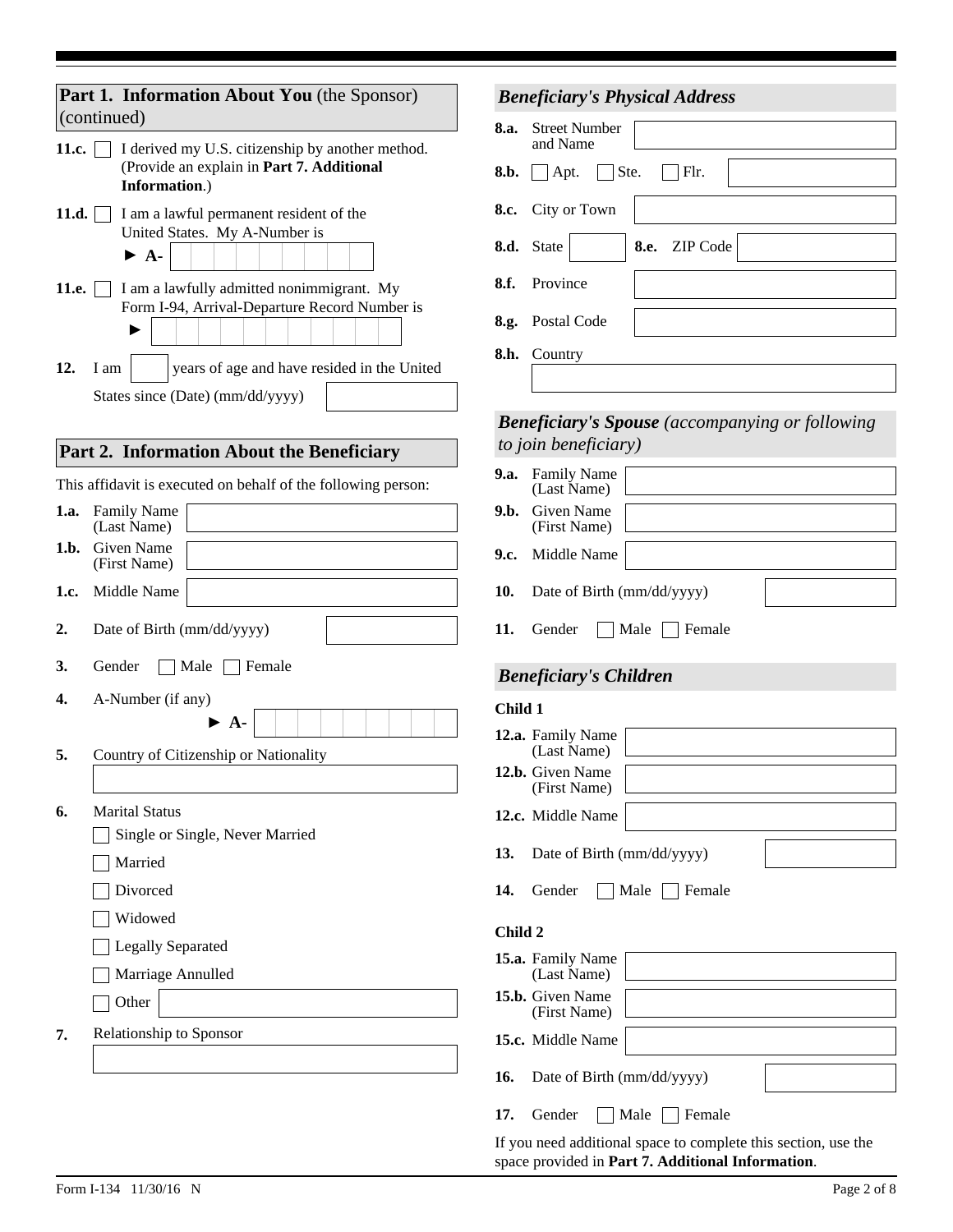| Part 3. Other Information About the Sponsor                                                                                         | I have life insurance in the sum of<br>7.a.                                                                 |
|-------------------------------------------------------------------------------------------------------------------------------------|-------------------------------------------------------------------------------------------------------------|
| <b>Employment Information</b>                                                                                                       | With a cash surrender value of<br>7.b.                                                                      |
| I am currently:                                                                                                                     | \$                                                                                                          |
| Employed as a/an<br>1.a.                                                                                                            | <b>Real Estate Information</b>                                                                              |
| <b>1.a.1.</b> Name of Employer (if applicable)                                                                                      | \$<br>I own real estate valued at                                                                           |
|                                                                                                                                     | 8.a.                                                                                                        |
| 1.b.<br>Self employed as a/an                                                                                                       | 8.b. I have mortgages or other debts amounting to<br>\$                                                     |
|                                                                                                                                     |                                                                                                             |
|                                                                                                                                     | My real estate is located at:                                                                               |
| <b>Current Employer Address</b> (if employed)                                                                                       | <b>9.a.</b> Street Number<br>and Name                                                                       |
| <b>Street Number</b><br>2.a.<br>and Name                                                                                            | Ste.<br>Flr.<br>9.b.<br>Apt.                                                                                |
| Ste.<br>Flr.<br>2.b.<br>Apt.                                                                                                        | City or Town<br>9.c.                                                                                        |
| City or Town<br>2.c.                                                                                                                | ZIP Code<br>9.d. State<br>9.e.<br>$\blacktriangledown$                                                      |
| ZIP Code<br>2.d. State<br>2.e.<br>$\vert \mathbf{v} \vert$                                                                          | <b>Dependents' Information</b>                                                                              |
| Province<br>2.f.                                                                                                                    | The following persons are dependent upon me for support. If                                                 |
| Postal Code<br>2.g.                                                                                                                 | you need extra space to complete this section, use the space<br>provided in Part 7. Additional Information. |
| 2.h.<br>Country                                                                                                                     | 10.a. Family Name<br>(Last Name)                                                                            |
|                                                                                                                                     | 10.b. Given Name                                                                                            |
| <b>Income and Asset Information</b>                                                                                                 | (First Name)<br>10.c. Middle Name                                                                           |
| My annual income is<br>\$<br>3.                                                                                                     | 11.<br>Relationship to Me:                                                                                  |
| (If self-employed, I have attached a copy of my last income tax                                                                     |                                                                                                             |
| return or report of commercial rating concern which I certify to<br>be true and correct to the best of my knowledge and belief. See | Date of Birth (mm/dd/yyyy)<br>12.                                                                           |
| Instructions for nature of evidence of net worth to be submitted.)                                                                  | This person is:<br>13.                                                                                      |
| Balance of all my savings and checking accounts in<br>4.<br>United States-based financial institutions                              | Wholly Dependent On Me For Support                                                                          |
| \$                                                                                                                                  | Partially Dependent On Me For Support                                                                       |
| 5.<br>Value of my other personal property                                                                                           | 14.a. Family Name                                                                                           |
| \$                                                                                                                                  | (Last Name)<br>14.b. Given Name                                                                             |
| Market value of my stocks and bonds<br>6.                                                                                           | (First Name)                                                                                                |
| \$                                                                                                                                  | 14.c. Middle Name                                                                                           |
| I have listed my stocks and bonds in Part 7. Additional<br>Information (or attached a list of them), which I certify to be          | 15.<br>Relationship to Me:                                                                                  |
| true and correct to the best of my knowledge and belief.                                                                            | Date of Birth (mm/dd/yyyy)<br>16.                                                                           |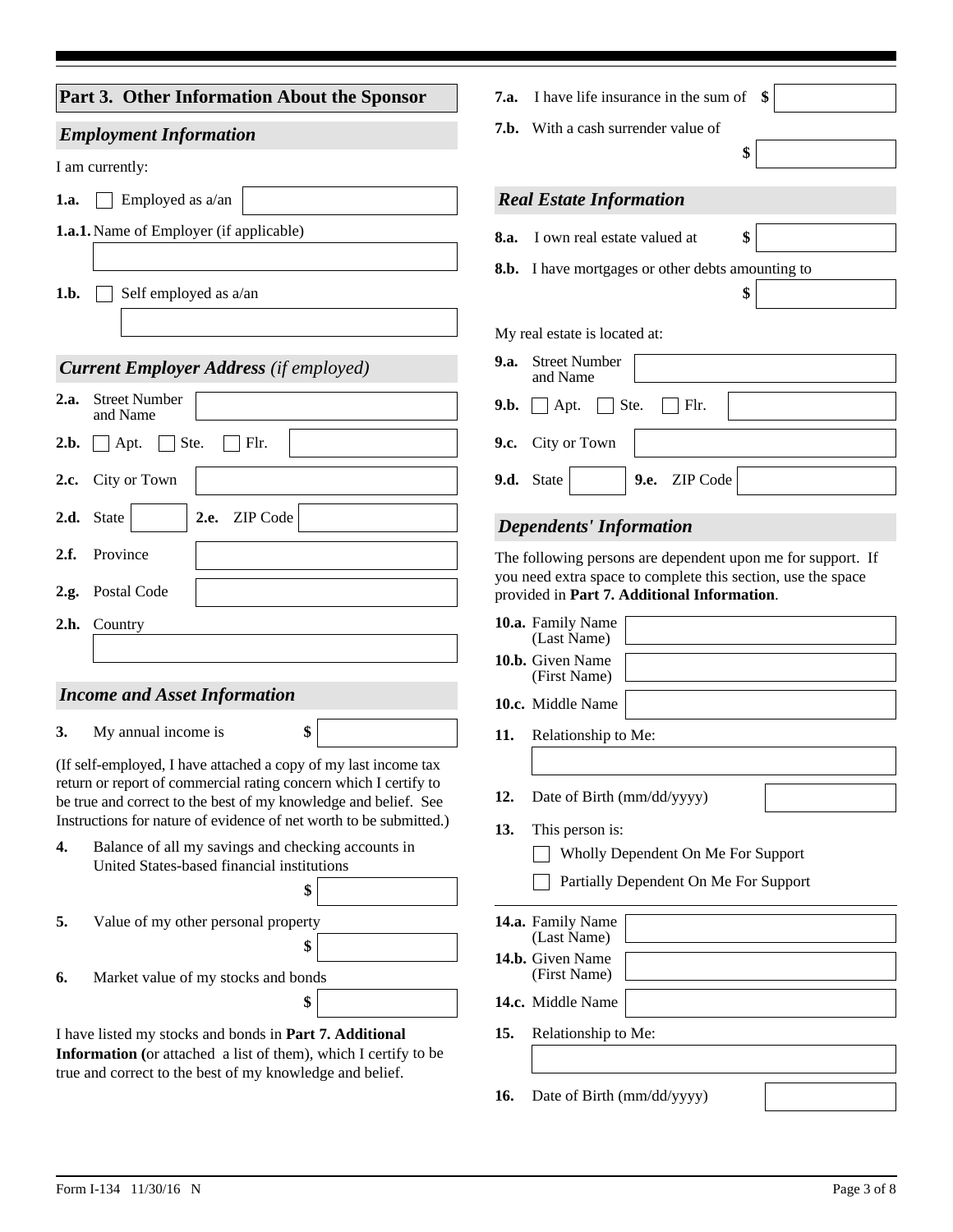|     | Part 3. Other Information About the Sponsor<br>(continued)                                                                                                                      | 28. | Date o                       |
|-----|---------------------------------------------------------------------------------------------------------------------------------------------------------------------------------|-----|------------------------------|
| 17. | This person is:                                                                                                                                                                 | 29. | Date o                       |
|     | Wholly Dependent On Me For Support                                                                                                                                              |     | 30.a. Family<br>(Last I)     |
|     | Partially Dependent On Me For Support                                                                                                                                           |     | 30.b. Given                  |
|     | 18.a. Family Name<br>(Last Name)                                                                                                                                                |     | (First)<br>30.c. Middle      |
|     | 18.b. Given Name<br>(First Name)                                                                                                                                                | 31. | Relatio                      |
|     | 18.c. Middle Name                                                                                                                                                               |     |                              |
| 19. | Relationship to Me:                                                                                                                                                             | 32. | Date o                       |
|     |                                                                                                                                                                                 | 33. | Date o                       |
| 20. | Date of Birth (mm/dd/yyyy)                                                                                                                                                      |     |                              |
| 21. | This person is:                                                                                                                                                                 |     | 34.a. Family<br>(Last l      |
|     | Wholly Dependent On Me For Support                                                                                                                                              |     | 34.b. Given<br>(First)       |
|     | Partially Dependent On Me For Support                                                                                                                                           |     | 34.c. Middle                 |
|     | I have previously submitted affidavit(s) of support for the<br>following person(s). (If none, write "None" in the space for<br>name below.)                                     | 35. | Relatio                      |
|     | 22.a. Family Name<br>(Last Name)                                                                                                                                                | 36. | Date o                       |
|     | 22.b. Given Name<br>(First Name)                                                                                                                                                | 37. | Date o                       |
|     | 22.c. Middle Name                                                                                                                                                               | 38. | L<br>contril                 |
| 23. | Date Submitted (mm/dd/yyyy)                                                                                                                                                     |     | Part 2                       |
|     | 24.a. Family Name<br>(Last Name)                                                                                                                                                |     | (If you<br>duratio<br>Part 7 |
|     | 24.b. Given Name<br>(First Name)                                                                                                                                                |     | intend<br>if mon             |
|     | 24.c. Middle Name                                                                                                                                                               |     | is to be<br>how lo           |
| 25. | Date Submitted (mm/dd/yyyy)                                                                                                                                                     |     |                              |
|     | I have submitted a visa petition(s) to U.S. Citizenship and<br>Immigration Services on behalf of the following persons. (If<br>none, write "None" in the space for name below.) |     |                              |
|     | 26.a. Family Name<br>(Last Name)                                                                                                                                                |     |                              |
|     | 26.b. Given Name<br>(First Name)                                                                                                                                                |     |                              |
|     | 26.c. Middle Name                                                                                                                                                               |     |                              |
| 27. | Relationship to Me:                                                                                                                                                             |     |                              |

| 28. | Date of Birth (mm/dd/yyyy)              |  |  |
|-----|-----------------------------------------|--|--|
| 29. | Date of Filing (mm/dd/yyyy)             |  |  |
|     | 30.a. Family Name<br>(Last Name)        |  |  |
|     | 30.b. Given Name<br>(First Name)        |  |  |
|     | <b>30.c.</b> Middle Name                |  |  |
| 31. | Relationship to Me:                     |  |  |
|     |                                         |  |  |
| 32. | Date of Birth (mm/dd/yyyy)              |  |  |
| 33. | Date of Filing (mm/dd/yyyy)             |  |  |
|     | 34.a. Family Name<br>(Last Name)        |  |  |
|     | <b>34.b.</b> Given Name<br>(First Name) |  |  |
|     | 34.c. Middle Name                       |  |  |
| 35. | Relationship to Me:                     |  |  |
|     |                                         |  |  |
| 36. | Date of Birth (mm/dd/yyyy)              |  |  |
| 37. | Date of Filing (mm/dd/yyyy)             |  |  |
|     | $\overline{\phantom{0}}$                |  |  |

**38.** I intend do not intend to make specific butions to the support of the person(s) named in **Part 2**.

u select "intend," indicate the exact nature and on of the contributions you intend to make in **7. Additional Information.** For example, if you to furnish room and board, state for how long and, hey, state the amount in U.S. dollars and whether it e given in a lump sum, weekly or monthly, and for hog.)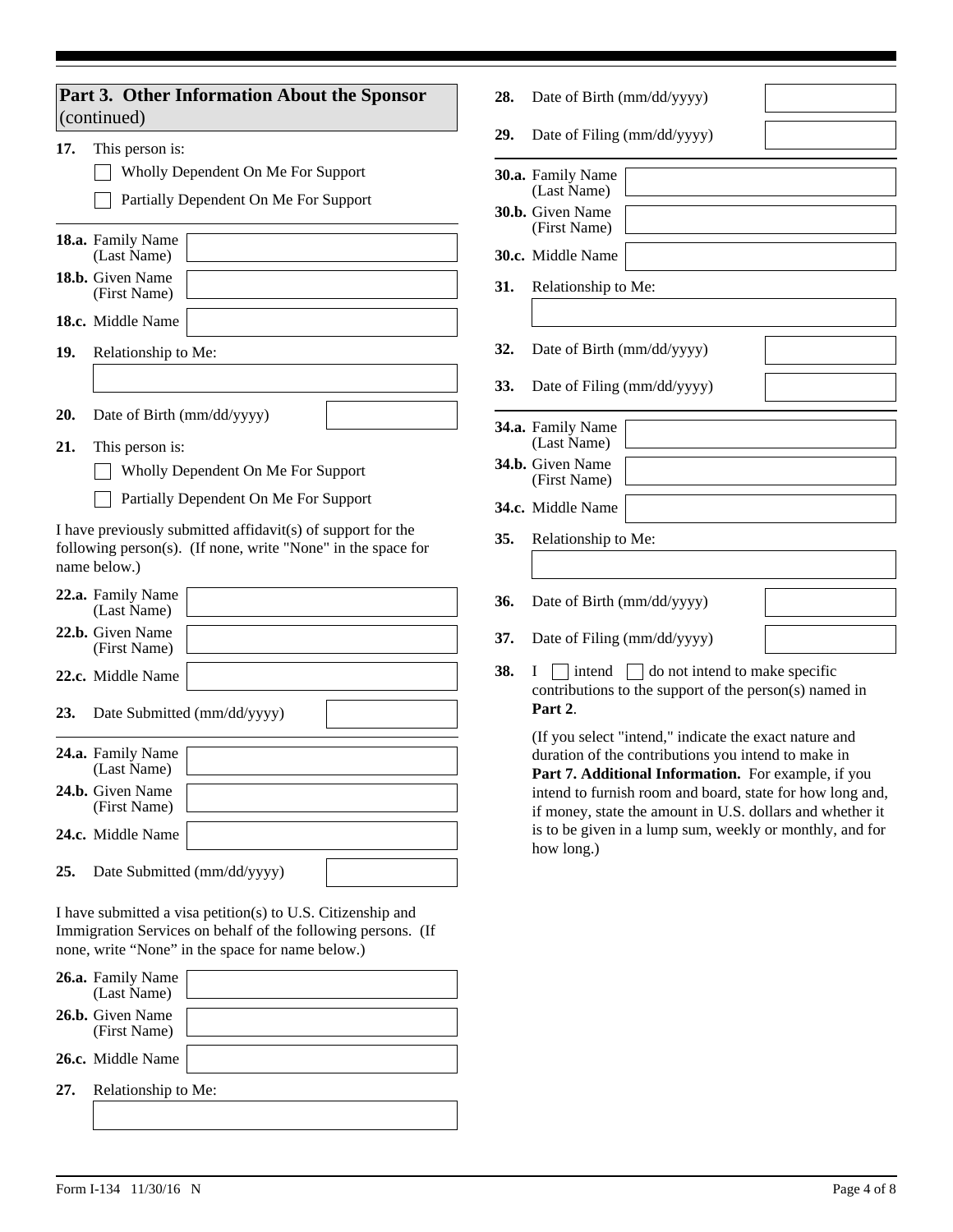# **Part 4. Sponsor's Statement, Contact Information, Certification, and Signature**

**NOTE:** Read the Penalties section of the Form I-134 Instructions before completing this part.

#### *Sponsor's Statement*

**NOTE:** Select the box for either **Item Number 1.a.** or **1.b.** If applicable, select the box for **Item Number 2.**

- 1.a.  $\Box$  I can read and understand English, and I have read and understand every question and instruction on this affidavit and my answer to every question**.**
- **1.b.** The interpreter named in **Part 5.** read to me every question and instruction on this affidavit and my answer to every question in

a language in which I am fluent and I understood everything.

2.  $\Box$  At my request, the preparer named in **Part 6.**,

prepared this affidavit for me based only upon information I provided or authorized.

#### *Sponsor's Contact Information*

- **3.** Sponsor's Daytime Telephone Number
- **4.** Sponsor's Mobile Telephone Number (if any)
- **5.** Sponsor's Email Address (if any)

## *Sponsor's Certification*

Copies of any documents I have submitted are exact photocopies of unaltered, original documents, and I understand that USCIS or the Department of State may require that I submit original documents to USCIS or the Department of State at a later date. Furthermore, I authorize the release of any information from any of my records that USCIS or the Department of State may need to determine my eligibility for the immigration benefit I seek.

I further authorize release of information contained in this affidavit, in supporting documents, and in my USCIS or the Department of State records to other entities and persons where necessary for the administration and enforcement of U.S. immigration laws.

I understand that USCIS may require me to appear for an appointment to take my biometrics (fingerprints, photograph, and/or signature) and, at that time, if I am required to provide biometrics, I will be required to sign an oath reaffirming that:

- **1)** I reviewed and provided or authorized all of the information in my affidavit;
- **2)** I understood all of the information contained in, and submitted with, my affidavit; and
- **3)** All of this information was complete, true, and correct at the time of filing.

I certify, under penalty of perjury, that I provided or authorized all of the information in my affidavit, I understand all of the information contained in, and submitted with, my affidavit, and that all of this information is complete, true, and correct.

That this affidavit is made by me to assure the U.S. Government that the person named in **Part 2.** will not become a public charge in the United States.

That I am willing and able to receive, maintain, and support the person named in **Part 2.** I am ready and willing to deposit a bond, if necessary, to guarantee that such persons will not become a public charge during his or her stay in the United States, or to guarantee that the above named persons will maintain his or her nonimmigrant status, if admitted temporarily, and will depart prior to the expiration of his or her authorized stay in the United States.

That I understand that Form I-134 is an "undertaking" under section 213 of the Immigration and Nationality Act, and I may be sued if the persons named in **Part 2.** become a public charge after admission to the United States.

That I understand that Form I-134 may be made available to any Federal, State, or local agency that may receive an application from the persons named in **Part 2.** for Food Stamps, Supplemental Security Income, or Temporary Assistance to Needy Families.

That I understand that if the person named in **Part 2.** does apply for Food Stamps, Supplemental Security Income, or Temporary Assistance for Needy Families, my own income and assets may be considered in deciding the person's application. How long my income and assets may be attributed to the persons named in Part 2. is determined under the statutes and rules governing each specific program.

I acknowledge that I have read the section entitled **Sponsor and Beneficiary Liability** in the Instructions for this affidavit, and am aware of my responsibilities as a sponsor under the Social Security Act, as amended, and the Food Stamp Act, as amended.

*Sponsor's Signature*

**6.a.** Sponsor's Signature

,

,

**6.b.** Date of Signature (mm/dd/yyyy)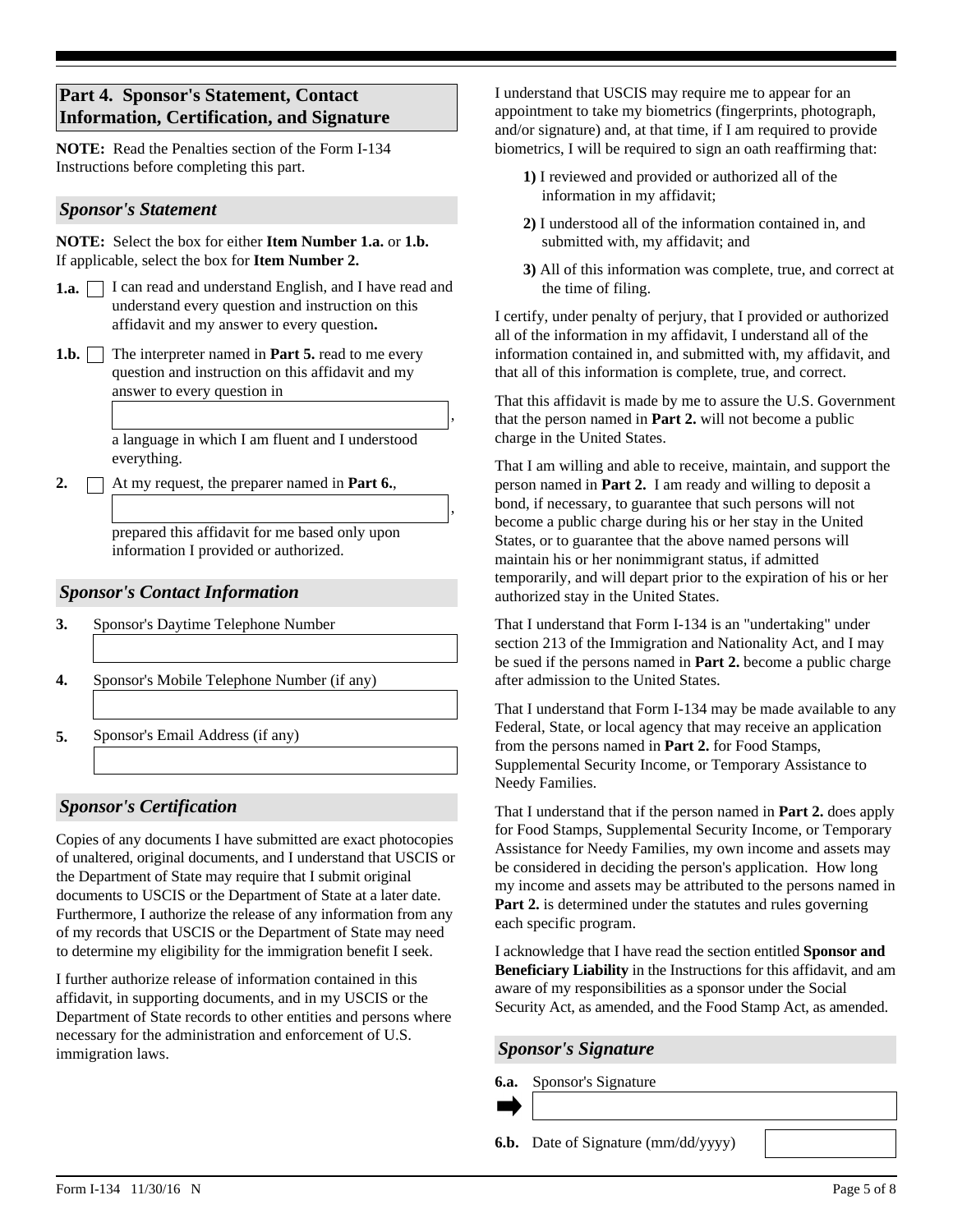**NOTE TO ALL SPONSORS:** If you do not completely fill out this affidavit or fail to submit required documents listed in the Instructions, USCIS or the Department of State may deny your affidavit.

# **Part 5. Interpreter's Contact Information, Certification, and Signature**

Provide the following information about the interpreter.

#### *Interpreter's Full Name*

- **1.a.** Interpreter's Family Name (Last Name)
- **1.b.** Interpreter's Given Name (First Name)
- **2.** Interpreter's Business or Organization Name (if any)

## *Interpreter's Mailing Address*

| <b>3.a.</b> Street Number<br>and Name             |
|---------------------------------------------------|
| <b>3.b.</b> $\Box$ Apt. $\Box$ Ste. $\Box$ Flr.   |
| 3.c. City or Town                                 |
| $\blacktriangleright$ 3.e. ZIP Code<br>3.d. State |
| 3.f. Province                                     |
| 3.g. Postal Code                                  |
| 3.h. Country                                      |
|                                                   |

## *Interpreter's Contact Information*

- Interpreter's Daytime Telephone Number **4.**
- **5.** Interpreter's Mobile Telephone Number (if any)
- **6.** Interpreter's Email Address (if any)

# *Interpreter's Certification*

I certify, under penalty of perjury, that:

I am fluent in English and ,

which is the same language provided in **Part 4.**, **Item** 

**Number 1.b.**, and I have read to this sponsor in the identified language every question and instruction on this affidavit and his or her answer to every question. The sponsor informed me that he or she understands every instruction, question, and answer on the affidavit, including the **Sponsor's Certification**, and has verified the accuracy of every answer.

#### *Interpreter's Signature*

- **7.a.** Interpreter's Signature
- **7.b.** Date of Signature (mm/dd/yyyy)

**Part 6. Contact Information, Statement, Declaration, and Signature of the Person Preparing this Affidavit, if Other Than the Sponsor** 

Provide the following information about the preparer.

## *Preparer's Full Name*

- **1.a.** Preparer's Family Name (Last Name)
- **1.b.** Preparer's Given Name (First Name)
- **2.** Preparer's Business or Organization Name (if any)

## *Preparer's Mailing Address*

| <b>3.a.</b> Street Number<br>and Name             |
|---------------------------------------------------|
| $3.b.$ Apt. Ste.<br>$\blacksquare$ Flr.           |
| 3.c. City or Town                                 |
| $\blacktriangleright$ 3.e. ZIP Code<br>3.d. State |
| 3.f. Province                                     |
| 3.g. Postal Code                                  |
| 3.h. Country                                      |
|                                                   |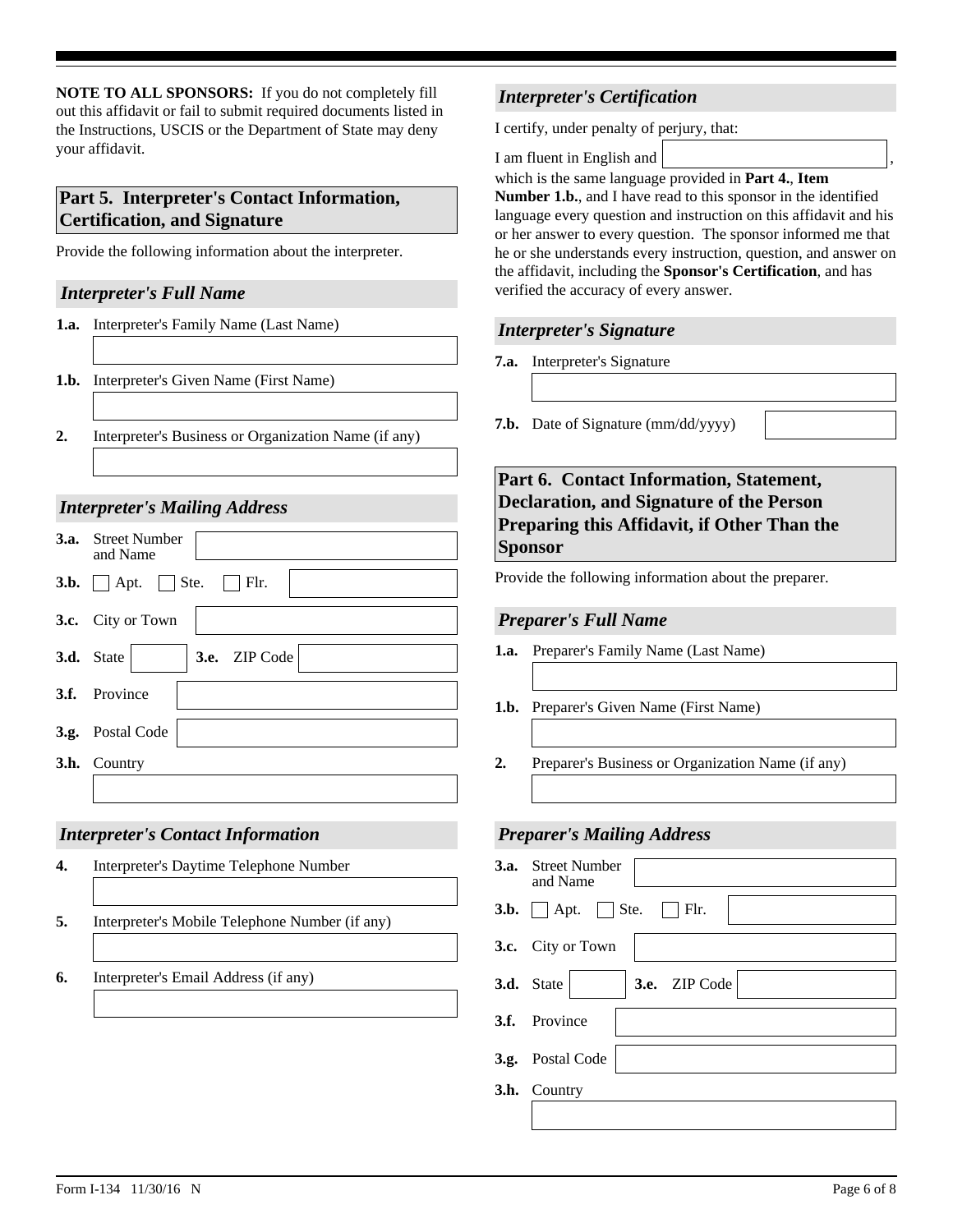**Part 6. Contact Information, Statement, Declaration, and Signature of the Person Preparing this Affidavit, if Other Than the Sponsor** (continued)

#### *Preparer's Contact Information*

- Preparer's Daytime Telephone Number **4.**
- **5.** Preparer's Fax Number
- **6.** Preparer's Email Address (if any)

#### *Preparer's Statement*

- **7.a.** I am not an attorney or accredited representative but have prepared this affidavit on behalf of the sponsor and with the sponsor's consent.
- **7.b.** I am an attorney or accredited representative and my representation of the sponsor in this case  $\Box$  extends  $\Box$  does not extend beyond the

**NOTE:** If you are an attorney or accredited representative whose representation extends beyond preparation of this affidavit, you may be obliged to preparation of this affidavit.

submit a completed Form G-28, Notice of Entry of Appearance as Attorney or Accredited Representative, with this application.

## *Preparer's Certification*

By my signature, I certify, under penalty of perjury, that I prepared this affidavit at the request of the sponsor. The sponsor then reviewed this completed affidavit and informed me that he or she understands all of the information contained in, and submitted with, his or her affidavit, including the **Sponsor's Certification**, and that all of this information is complete, true, and correct. I completed this affidavit based only on information that the sponsor provided to me or authorized me to obtain or use.

#### *Preparer's Signature*

**8.a.** Preparer's Signature

**8.b.** Date of Signature (mm/dd/yyyy)